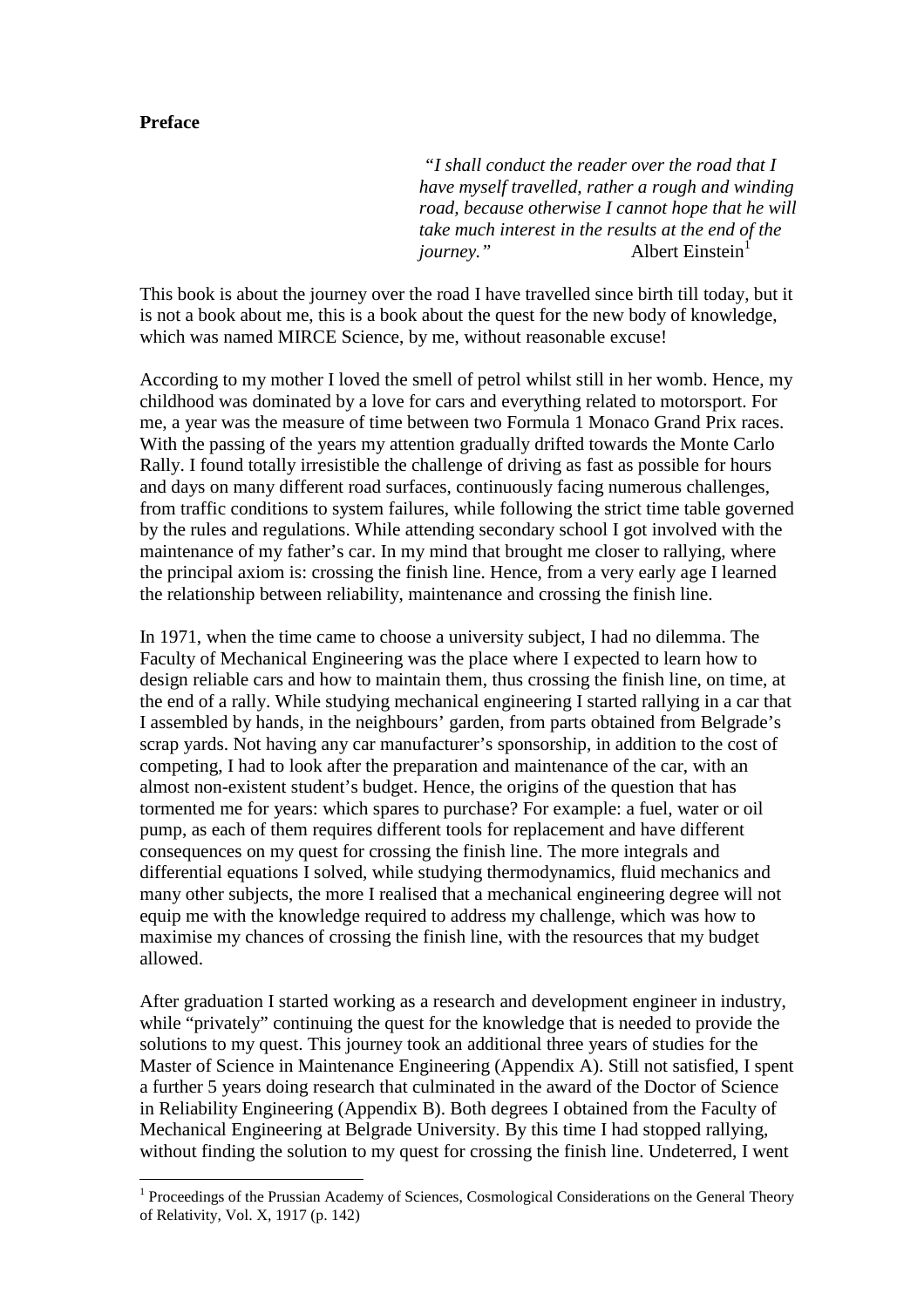to Exeter University in the UK, to continue the quest, while learning English, which would enable me to: access the body of knowledge contained in the western-world Educational Institutions and also enable my use of computers.

After several extremely demanding but immensely enjoyable years, totally devoted to research, my professional breakthrough came. For this I have to thank the visionary Director of the School of Engineering, Professor John Flower. He gave me the opportunity to start teaching Reliability and Maintenance Engineering to second year undergraduate students of Engineering Science. This was exactly what I was hoping to learn when I had been in their position. This new development inspired me to work even harder on solving my quest for crossing the finish line. During the years, at Exeter University, I came to the realisation that the rest of the world has very similar problems to rally drivers. For example, the transportation industry is also driven by the strict time scheduled delivery of departures and arrivals of aircraft, trains, buses and ships. Manufacturing and production organisations have to cross their own "finish line" set by various stakeholders, at the end of each day, week, month and year. With that realisation I established a self-financing Research Centre for Managing Industrial Reliability, Cost and Effectiveness, M.I.R.C.E., at the School of Engineering, in 1988. Very quickly the Centre attracted industrial sponsorship, and started running research projects, scientific symposia, and training sessions. In 1991 we offered the world's first Master Programme in Logistics Engineering, from the School of Engineering, which was followed by the Master Programmes in Reliability and Maintainability Engineering (1996) and finally in 1997 a Master Programme in System Operational Effectiveness. All the activities within the Centre<sup>2</sup> generated a new body of knowledge towards the final solution to my quest for crossing the finish line. Some of them were presented in my book, "Reliability, Maintainability and Supportability - A Probabilistic Approach", published by McGraw Hill in 1993.

I earned my salary at Exeter University by fulfilling all the contractual obligations regarding the undergraduate degree courses, at the School of Engineering. To broaden young students' horizons and motivate them to dream about big engineering creations, during the dark and cold winter months, I started giving Evening Lectures related to Boeing 747, Concorde, Ferrari F40, French High Speed Train (TGV) and similar engineering marvels. Then, while searching through material for those Lectures I came across a few articles related to the development of the new passenger aircraft, by the Boeing Corporation, known as the triple seven (777). The more I read the more I was impressed with it. Very soon, I learned about great Boeing engineers who were working on this project, like Neil Standal, Ron Ostrowski, Granny Frazer, Jim McWha, Henry Shomber, Tom Gaffney, Dale Hougardy, Fred Howard and many others<sup>3</sup>. The whole effort of the Boeing Company was orchestrated under the slogan "Working Together", coined by the inspirational project director Alan Mulally, who understood engineers, managers, contractors, customers, and, above all, the aircraft itself. Then, I learned that since 1916, when the first Boeing aircraft was produced, there has been a Chief Engineer and Chief Pilot for each model. However, on this occasion a new "Chief" was created, and it was the Chief Mechanic, whose job was to make the aircraft "maintenance friendly". This "discovery" totally changed my professional life forever.

<sup>&</sup>lt;sup>2</sup> Ten Years of Achievement MIRCE 1988-1998, pp 232, edited by David Harvey, designed and

produced by Ampersand Publicity, Exeter, UK, 1998.<br><sup>3 3</sup> Sabbagh, K., ''21<sup>st</sup> Century Jet, The Making of the Boeing 777'', page 84, Pan Books, London, UK 1996.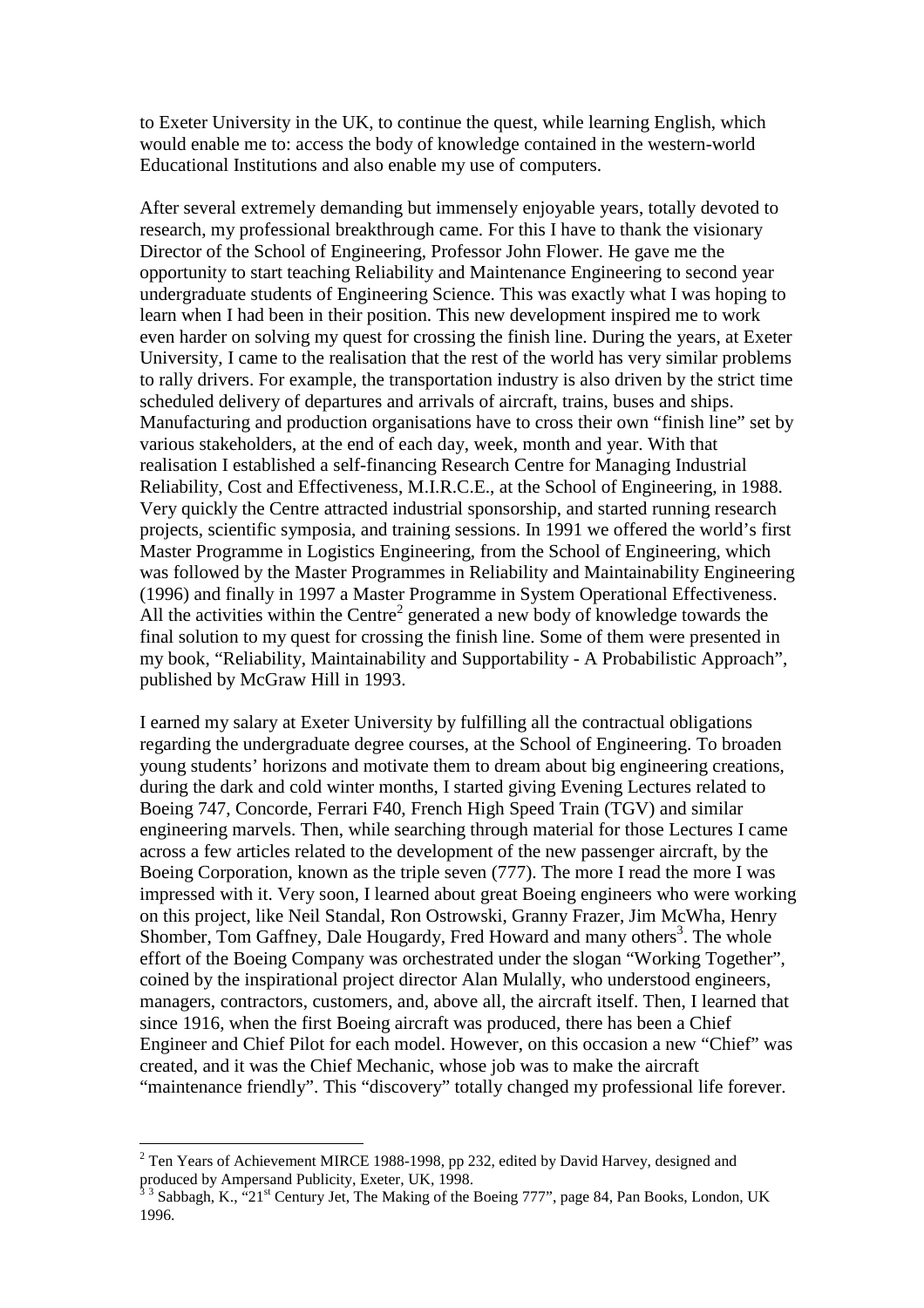The more I read about the Chief Mechanic of the Boeing 777 (B777), whose name was Jack Hessburg, the bigger and bigger his stature became in my eyes and, naturally, I wanted to know more and more about him and his job. Based on what I read, in my mind, he became one of those rare people you describe as "larger than life". From the perspective of someone who learned through rallying that maintenance is an integral part of the life of any system, and as such needs to be considered from the moment a system is being conceived. Jack was doing exactly that on the B777, with the assistance of hundreds of first line mechanics from the world leading airlines, like United Airlines, British Airways, All Nippon Airways and a few others. Jack brought these mechanics into the design office to talk reality to Computer Aided Designers. When asked, to explain the maintenance philosophy of the B777, he replied, "All I want is to go to Cleveland on time and never crash." Immediately, I realised that he was the first design engineer who spoke my language, as in my short rally career all I wanted to do was to cross the finish line, within the allocated time, of course, without crashing. My professional "obsession" with Boeing's Chief Mechanic continued with exponentially increasing intensity. This was exactly what I had been searching for, during my engineering education and professional engineering career, but never found it, till now. My evening Lectures on the B777 were well received, as each year I had a student doing their final year project related to this aircraft.

All the pieces of my "B777 jigsaw puzzle" came together, for me, during the 1<sup>st</sup> World f Aviation Congress in Anaheim, California,  $13^{th} - 15^{th}$  October 1997. There, during the three days, I met all three of my B777 heroes, Alan Mulally, Jack Hessburg and Gordon McKinzie, United Airlines representatives for the B777. The rest is history, partially described in the book.

Our meeting in Anaheim ignited and united Jack's and my lifelong passion for creating and maintaining systems that are destined to work in compliance with scheduled timetables, under operational pressures and with huge consequences for failing to do so, hour after hour, day after day, year after year. Jack accepted an invitation to visit my Centre at Exeter University and give a Lecture to the Members of the M.I.R.C.E. Industrial Club. On the  $27<sup>th</sup>$  January 1998 he delivered his first Lecture at the Centre, entitled: "Airlines do not spend millions on aircraft to make roost for pigeons on vertical fin, fouling the logo". This Lecture totally shaped my life, and I am pretty sure that it heavily influenced each of the 125 attending professionals. During my student and academic life, I attended hundreds and hundreds of lectures, but none of them, neither before nor after, made such an impression on me. Jack confirmed the "larger than life" perception that I had of him. He delivered 90 minutes of smooth, interesting, intelligent, informative, philosophical, provocative, and authoritative presentation regarding his job as Chief Mechanic, the first and the only one in the world, without a single slide, notes, or any other teaching aid. The transcript of the full lecture is given later in this book, so future generations can learn about "Jack's" genius, from the words spoken by the man himself.

During the Lecture, Jack said, "Now, how do you get that equipment availability? There's a number of ways you can do it, but some of them have very, very expensive consequences. What you must have is an extremely high degree of reliability. I can do that if I put my designer's hat on, but the problem is, you're not going to like the price. I'll give you 100% departure reliability as a VP of maintenance at the airline, even if you Boeing, don't do it, I can still do it, because I'll throw enough parts and people at it and I'll give you 100% departure reliability that I'm broke in a week. So I am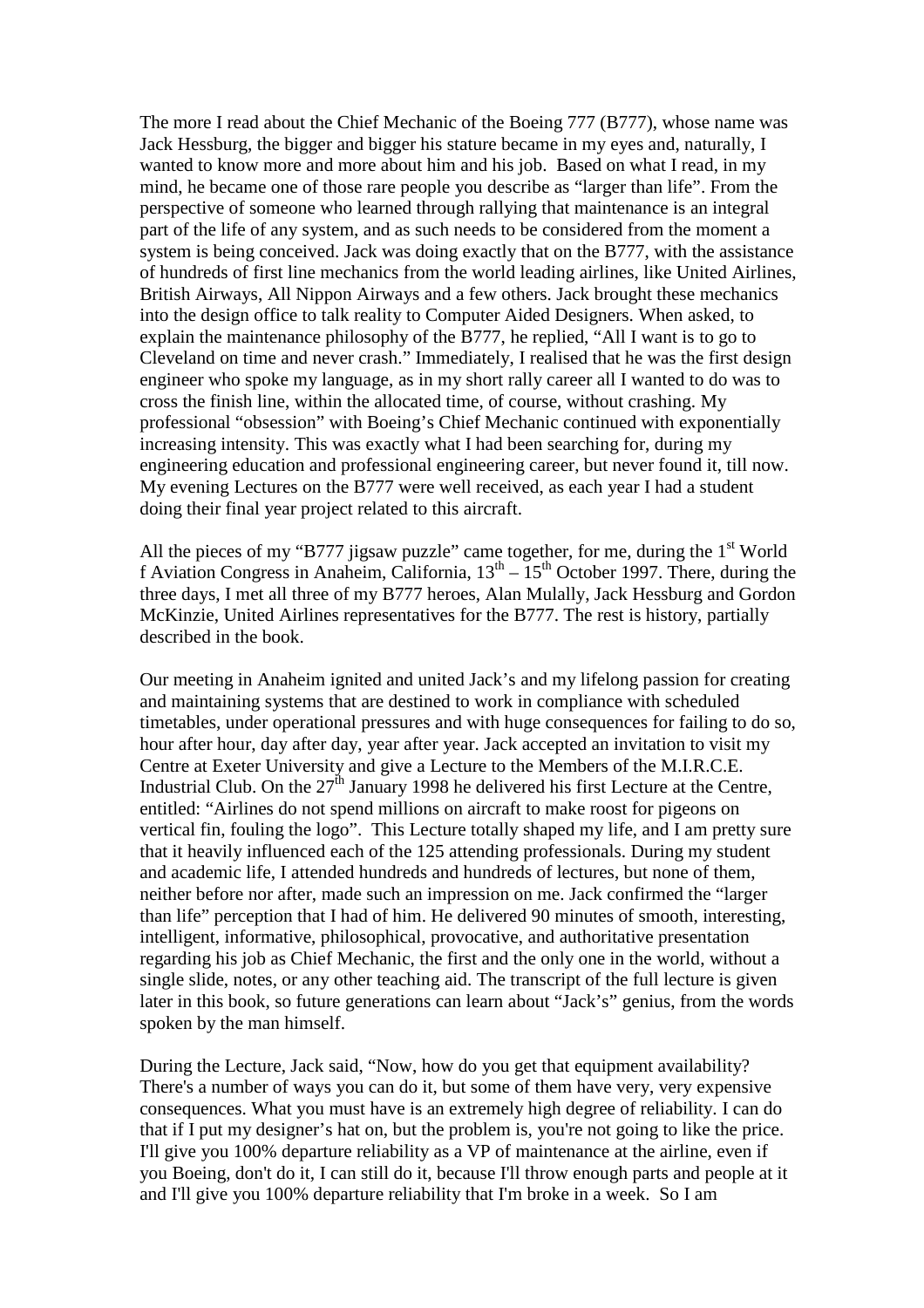immediately, as in all design work and engineering work, faced with the business of compromise, I have to trade cost 'producibility', my own costs, with a degree of reliability. Now we have to start thinking about, where I'm going to have to start making these trades. That's a cute stunt."

As a student who self-financed his rallying ambitions, I fully understood every single word Jack said, and their implications. Then, he continued by saying "So now, I as a designer, and I have to fill my customer in as well, I have to decide where I'm going to put economic redundancy into my design, because it costs money. We have really not developed the discipline where we know how to normalise that, yet. But you begin to put those into the design. What happens? Between a Minimum Equipment List, a basic decision on the degree of reliability of the device and economic redundancy, if you hit the right combination, you should never find the vehicle in a position where it is not able to fly because you have intruded upon airworthiness. But, by the way, don't spend so much money; because I'm paying extra for these things, I'm going to be carrying it for the next 20 years. If you have the full answer to that, would you please see me after this meeting! There's a Nobel Prize in it." These words have been governing my life ever since, because it was exactly that type of knowledge that I was hoping to gain from my University Degree Programme, but had not. There was nothing wrong with the Mechanical Engineering Degree Programme I studied; all that was wrong were my expectations from it. Mechanical Engineering Programmes have not been designed to even address this type of knowledge. Furthermore, I discovered that a University Degree Programme, which would deliver this type of knowledge, does not exist anywhere in the world!

The following decades of my professional and personal life have been driven by the search for the solution to my quest for crossing the finish line, boosted by Jack's "Nobel Prize Hint". For me, it was the most significant revelation: my rallying dilemmas have been pushed back by Jack, into the design office, where much more could be done than merely managing what spare parts and tool selection to bring to the starting line. This brought my life's obsession with car rallying and my professional focus on mechanical engineering design, together in such a natural and logical way thanks to Jack. That realisation, with the added incentive behind the "Nobel Prize Hint", put me into a very challenging, professional and personal situation. My academic standing was very high and I was well respected by the world leading defence and aerospace organisations, which were regularly sending students to my educational programmes and training courses, which were praised by external examiners and well respected by the students themselves. For many of them this was the pinnacle of their professional education. However, truth be known, I knew that my exploration of all of these issues, although important and connected, were nowhere near sufficient to address Jack's "Nobel Prize Hint". Fully aware that the entire operation of the Centre for M.I.R.C.E. during its 10 years of existence was self-financed, gave me the strength to start thinking of the unthinkable. That was to take a "plunge", leave Exeter University and establish an independent organisation, exclusively dedicated to the development of science based knowledge that would provide the solution to my original quest for crossing the finish line and inevitably win the Nobel Prize, because its applications will be found to be "the greatest benefit to humankind" in the year of discovery.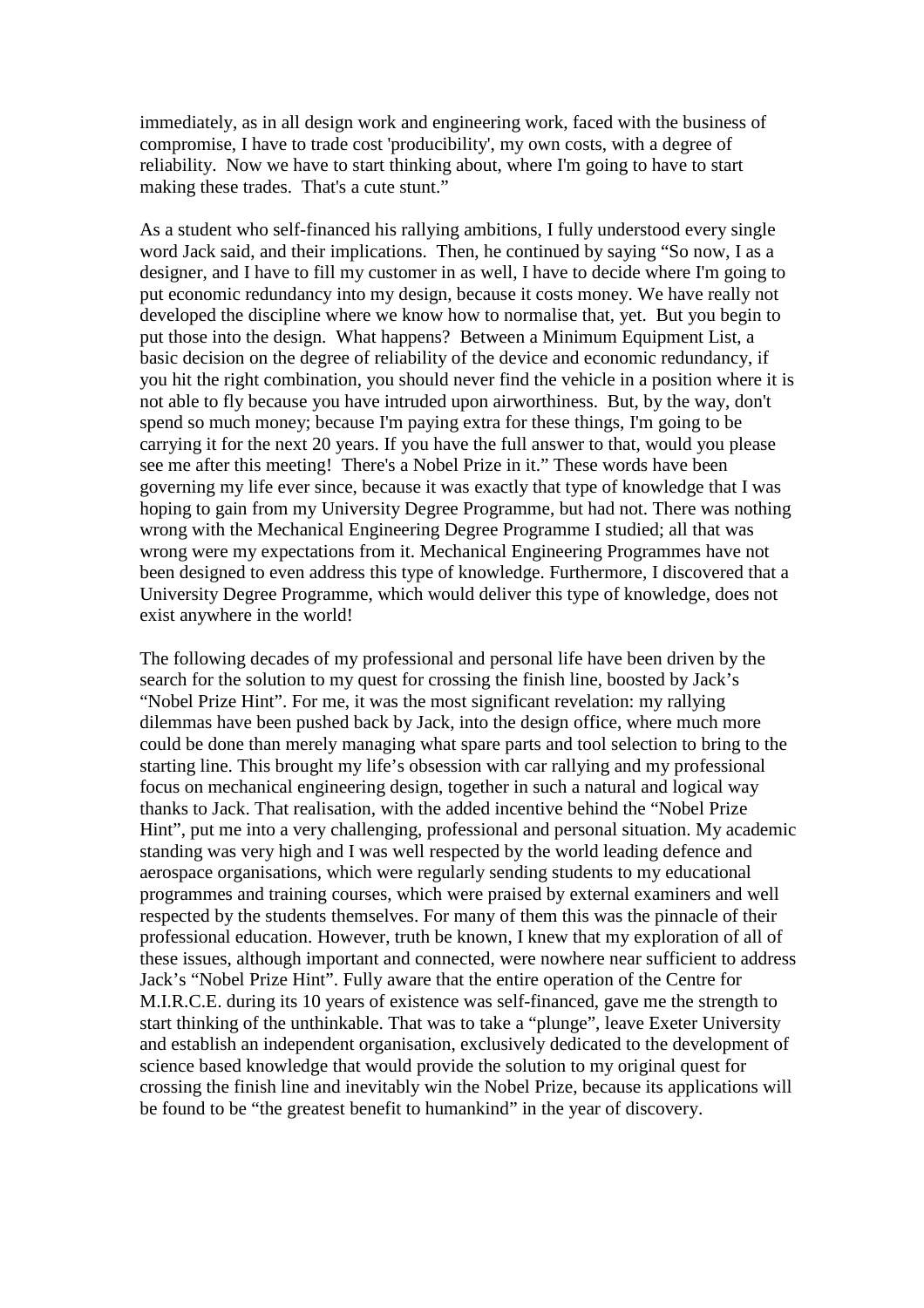"Fast forward", I decided to resign from Exeter University and founded MIRCE<sup>4</sup> Science Limited as an independent institution, to engage in scientific, educational, training, literary and professional endeavours related to the development of the scientific body of knowledge required to provide a solution for my quest for crossing the finish line, and personally respond to Jack's "Nobel Prize Hint". To my great pleasure and pride, on the  $25<sup>th</sup>$  May 1999, the MIRCE Akademy<sup>5</sup>, was officially opened by the great Jack Hessburg himself in Woodbury Park<sup>6</sup>, about 6 miles from the city of Exeter. At the University of Exeter, all the undergraduate degree courses I had been teaching and the postgraduate Programmes offered by the Centre for M.I.R.C.E. were discontinued. The following day, Nigel Mansell<sup>7</sup>, who fully understood and supported our quest for the scientific solutions to the problems that caused his 108 DNF (Did Not Finish) out of 187 Formula 1 Grand Prix races, delivered the Inaugural Lecture<sup>8</sup> of the Akademy.

Consequently, the scene was set for the search for the body of knowledge to fully address and ultimately conquer the quest for crossing the finish line. The more time that passed by, the more I realised the brutal truth of the Einstein's statement: "A theory can be proved by experiment, but no path leads from experiment to the birth of a theory." I have experienced many in-service phenomena and had learned about many more through literature, but I could not find anything to guide me to the road towards the birth of a theory. That was the dilemma the MIRCE Akademy faced during the early years of this century. Despite putting in hours, months and years of extensive research and hard thinking, we could not find the correct path forward. In moments of "desperation" I calmed myself by saying that even the great Jack Hessburg, who created the role of Chief Mechanic, its job description and then finally delivered the "maintenance friendly B777", did not have a name for "this discipline", which is how he had to refer to it in his Exeter University Lecture. Even further, the realisation that, to the best of my knowledge, the mighty Boeing Corporation that has all the departments necessary for the advanced research, development, design, manufacturing, certification and customer support of their numerous products, have not yet developed a body of knowledge to deal with "this discipline", made me fully conscious of the height of the mountain to climb!

I knew, from the outset, that some physically observable characteristic(s) that would reflect the overall "reason for existence" of functional systems have to be created in order to quantitatively determine measures of their ability to continue to function, or their functionability if you will, that quantifies their in-service behaviour. This was a crucial problem that I had to resolve, but the most difficult one, by far. There is no question that, from anybody's point of view, in say the aircraft design office, the reason for the existence of an aircraft is to deliver passengers and cargo from A to B through the air, with the best possible functionality performance (maximum speed and minimum fuel consumption for a given payload at the minimum overall cost). Generally speaking some of these parameters could be quantified, for each aircraft type by a single number known as the "power to weight ratio", which it is possible to accurately predict with the existing knowledge of aeronautical engineering, but

<sup>&</sup>lt;sup>4</sup> MIRCE Trade mark, No. 2338979 has been registered in Great Britain and North Ireland, to the name of MIRCE Science.

<sup>&</sup>lt;sup>5</sup> MIRCE Akademy is a division of MIRCE Science Limited Company registered in England and Wales.

<sup>&</sup>lt;sup>6</sup> Woodbury Park is a magnificent 500 acre complex set among rolling hills above the South West English coastline, only a few miles from Exeter.

<sup>&</sup>lt;sup>7</sup> Nigel Mansell OBE, 1992 F1 World Champion, 1993 Indy World Champion.

<sup>&</sup>lt;sup>8</sup> Knezevic, J., From Zero to One, Nigel Mansell's Journey, pp 32, MIRCE Science, Exeter, UK, 2000.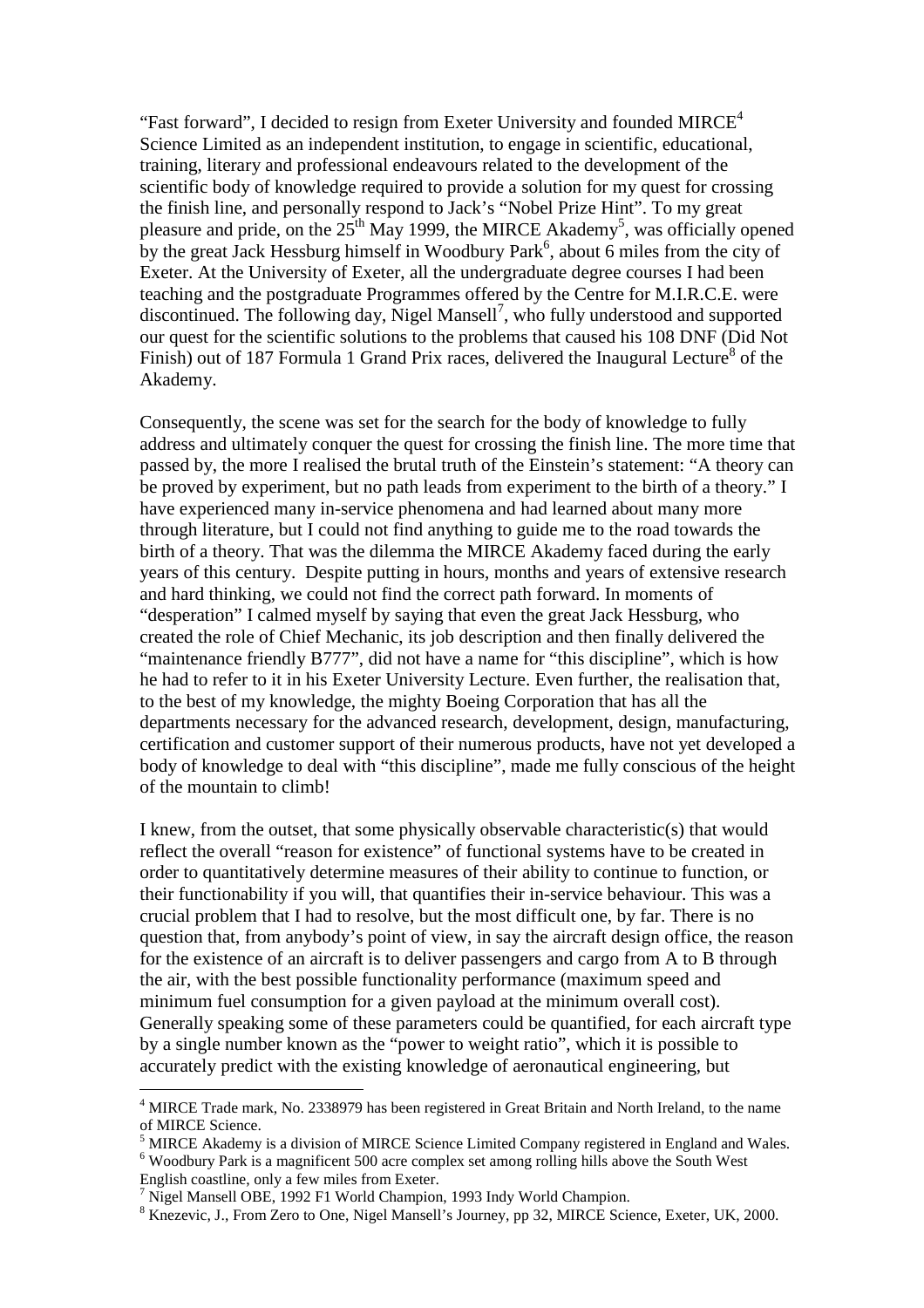conveniently omits the cost element (procurement and operational). At the same time, there is no question, from anybody's point of view, in the Board Room of any Airline that the main reason for existence of an aircraft is to "generate profit", which is only possible by delivering all scheduled flights "on time and never crash", with a minimum demand on procurement, operation and maintenance resources. All of these words could be quantified, for each passenger aircraft type, by a single number known as the "dollars per seat per miles", which is measured and summarised by each airline in their operational statistics, many decades after the aircraft design was completed.

Hence, I understood, extremely well, what the Chief Mechanic's job was in the design team. However, I also understood, equally well, that, while doing his job, Jack did not have a proven body of knowledge to rely on, which was equivalent to the body of knowledge contained in aeronautical engineering, extensively used by his colleagues. Of course, what Jack as an individual had, from my point of view, was unparalleled inservice experience, total devotion to designing "aircraft that go on time and never crash" and personal integrity to publicly declare the necessity for the new "discipline", worthy of the Nobel Prize. In summary, as I saw it very clearly, while the body of knowledge contained in the aeronautical engineering predicts "power to weight ratio", the body of knowledge that I was seeking, should be able to predict "dollars per seat per miles". Although "the penny had dropped", regarding what has to be done, the huge question mark for me was how to do it?

Needless to say, I was fully aware that there were a large number of specialist system engineering disciplines that address and deal with specific characteristics of systems, like reliability (usually quantified through the Mean Time Between Failures, MTBF), maintainability (usually quantified through the Mean Time To Repair, MTTR), supportability (usually quantified through the Mean Time To Support, MTTS), availability (usually quantified through the inherent Availability,  $A_i$ , or operational Availability, Ao) and similar. In this context the curricula of many educational and training programmes were established and delivered all over the world. Of course, I would be the first to say that the educational programmes and training courses, which we ran at Exeter University, were exactly the same. Unquestionably it was correct for those who wished to specialise in these disciplines. However, despite the fact that all of these specialist subjects and their measures have their own specifications and design requirements, there was nothing to "normalise" them and define overall in-service performance of a system that would indicate how many daily flights "to Cleveland" are expected to be delivered "on time" and do not result in a "crash" during the in-service life of the given aircraft type, which are the main drivers of the "dollars per seat per miles" figure.

While I was thinking hard about that all embracing in-service performance characteristic that quantifies the "purpose of existence" of a functionable system, I received an email from a classmate, from XIII Belgrade Classical Gymnasium asking me to write a few pages for the book "Collection of Memories (1967-1971)" that was going to be published as part of the celebration of the Anniversary of our matriculations. During the following weekend I "transplanted" myself into those beautiful and indeed memorable years of my life, recorded them in a 12-page essay and emailed it to Belgrade.

Subsequently, throughout the following few days, happy memories continued coming back to me. One of them was the matriculation exam in physics, where the very first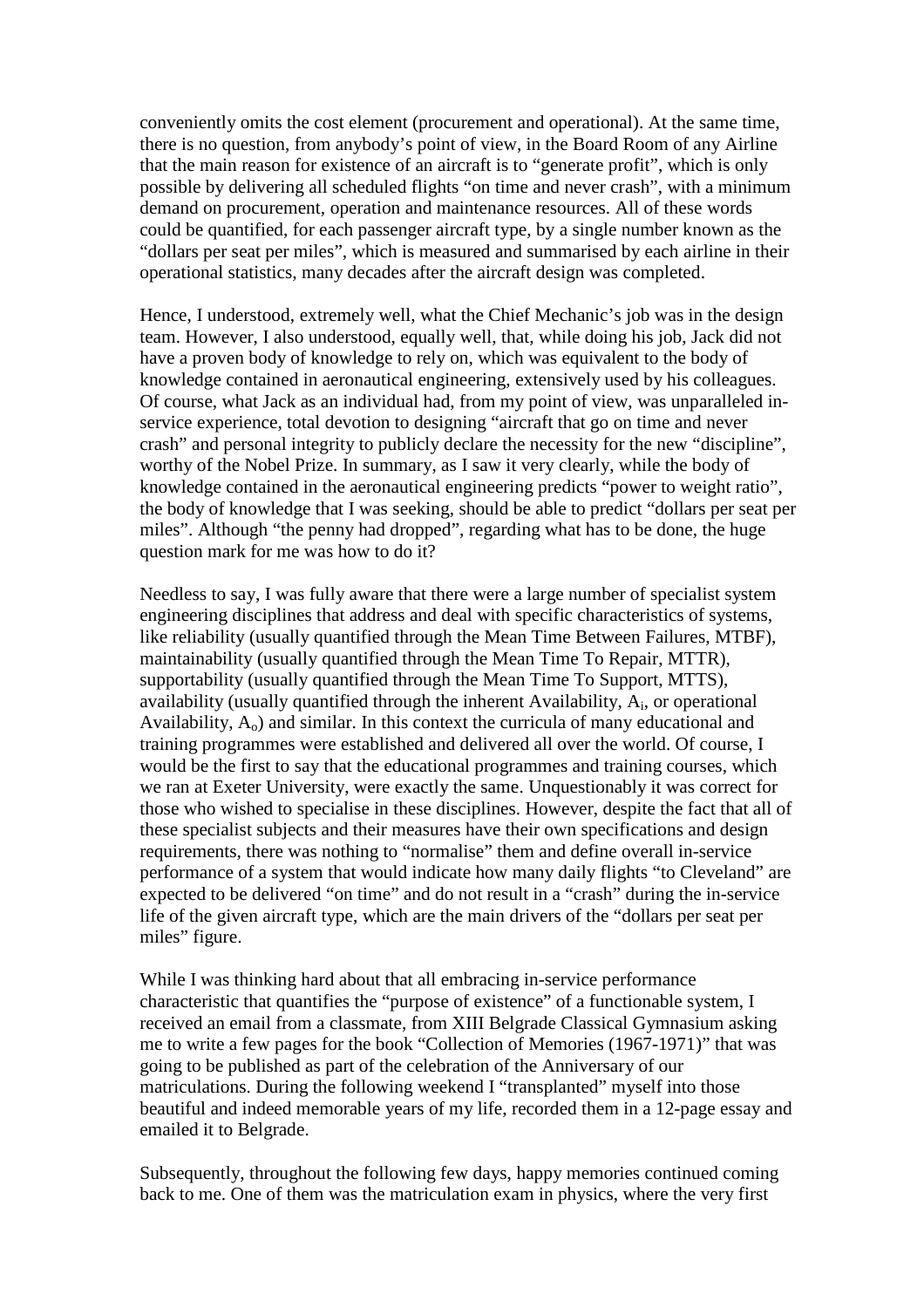question was related to the concept and units of work in physics. I still remember every single word written in my notebook related to work that says "In physics, work is considered done when an object is moved over a distance by an external force applied in the direction of the displacement. If the force is constant, work may be computed by multiplying the length of the displacement by the force acting along the path." Suddenly I realised that the concept of work presented to me almost 40 years ago, and accepted by me as a given truth, could be the starting point for solving my quest for crossing the finish line, invigorated by Jack's "Nobel Prize Hint". It became crystal clear to me that the purpose of the existence of every system that humans have ever created is to do something, as it is inconceivable to me that something would be specified, designed, produced and acquired by somebody in order to do nothing. Finally, the "eureka" moment came, and I realised that the "purpose of existence" of any system is to do the work. To differentiate the concept of work in physics and in "my science" the latter type of work I named, as the functionability work. Immediately I realised, that functionability work is considered done while a system is delivering its expected function over time, in a similar way to classical physics, where work is considered done when an external force is displacing an object over distance<sup>9</sup>.

Consequently, in "my science" the concept of functionability work, as far as I was concerned, should be classified into the following two types:

- Positive Functionability Work (PFW): a generic name for the physically measurable performance of a functionable system type proportional to the duration of the calendar time during which the expected function(s) are performed, measured in hours [Hr].
- Negative Functionability Work (NFW): a generic name for the physically measurable performance of a functionable system type proportional to the duration of the calendar time during which required positive functionability actions are performed, measured in hours [Hr].

After several months of self-celebrations for having discovered the concept of functionability work in "my science", the way forward became much clearer. For the very first time I saw the method for bringing together a "Minimum Equipment List, a basic decision on the degree of reliability of the device and economic redundancy", which are Jack's design options for "never finding the vehicle in a position where it is not able to fly because you have intruded upon airworthiness." Needless to say that the same logic applies to my quest for crossing the finish line, and all other business that have set up monthly or annual targets. Thus, from now on, design teams will have a single, all embracing, measure of the "goodness" of the design, regarding the in-service performance of their future systems. This practically means that each feasible design solution will be associated with positive and negative functionability work, accomplished in the direction of calendar time. Although I was extremely happy with the discovery, very soon it become clear to me that it was only a part of the solution to my quest for crossing the finish line. The reason being, these are in-service characteristics of systems measured by their users, which means that they will become known to the design team several decades after they have completed their design. The data I quoted in the Inaugural Lecture were statistics compiled by Pan Am over 22 years of flying the B747, rather than Boeing's predictions.

<sup>&</sup>lt;sup>9</sup> Work of one Joule is done when a force of one Newton displaces an object for one meter.  $(J=Nm)$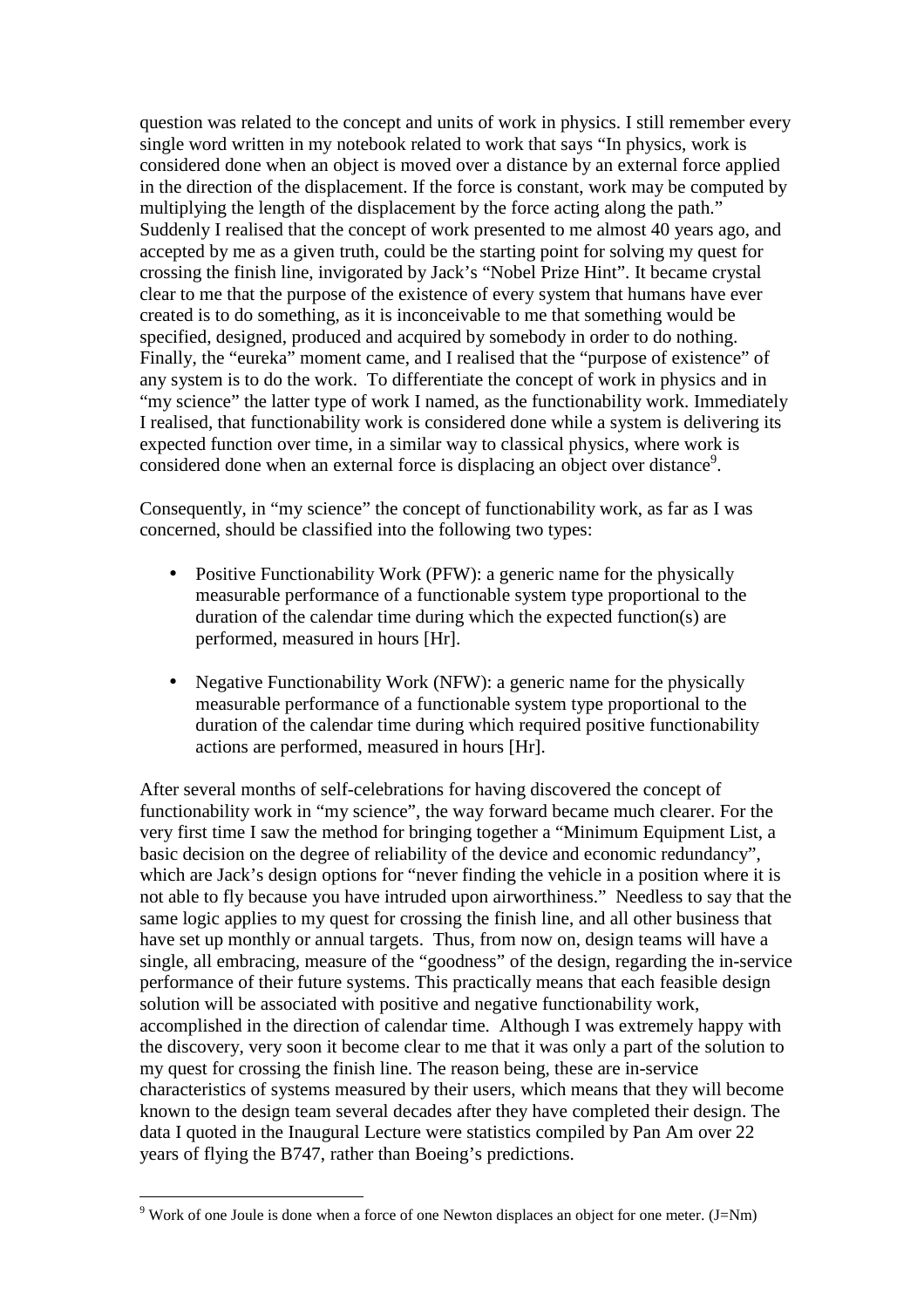During the following months of the development of "my science" it became clear to me that the discovery of functionability work, as a measurable physical characteristic of functionability performance was not the end of my quest for the finish line, nor sufficient for Jack's "Nobel Prize Hint." There is a caveat that was described, by none other than, Jack himself, "By the way do not spend so much money, because I'm paying extra for these things. I'm going to be carrying it for the next 20 years." Translating into "ordinary English" it means that it is not enough to determine the design solution that will provide the maximum positive functionability work during the in-service life of a functionable system, because the main objective of any business is to stay in business, and for that to happen: revenue generated must be higher than the cost of doing the business. Again, in my view, nobody expressed it better than Jack when he stated, "Airlines are in the transportation business; Boeing, Douglas, Lockheed, Airbus, they're in the airplane business. You must keep equipment available! You can have the shiniest looking airplane in the world, the most remarkably engineered airplane in the world, it's an academic marvel, it's an engineering marvel, but if the damned thing is not at gate B3 in Chicago at 9:15 to originate the trip to Cleveland, forget it."

Having established the concept of positive and negative functionability work, I came to the realisation that it is essential to address the resources associated with realising them. For me, as an engineer and scientist, a monetary value of the physical resources used to generate the desired functionability work, constitutes the cost. This topic I studied as part of the research related to my Master Dissertation Thesis, (details are given in Appendix A). Consequently, in "my science" I established the concept of functionability costs, and then grouped them into following two general types:

- Cost of Positive Functionability Work, which is the monetary value of the resources used for doing the work, like personnel, material, equipment, facilities, energy and similar. Thus, a cost of doing positive functionability work could be measured for each system considered $^{10}$ ,
- Cost of Negative Functionability Work, which is the monetary value of all the resources necessary used for doing the work, like spare parts, trained personnel, material, equipment, facilities, energy and similar. Hence, the cost of doing negative work is a measurable quantity for each system considered $11$ .

Although I was not deeply interested in the finance/accountancy per se, I knew that functionability cost categories are very well monitored and accounted for, by the numerous departments and experts from organisations involved in operating systems, for financial, statistical and controlling purposes. However, I was fully aware that the order of magnitude of these costs is pre-determined by the decisions made in the design office at the very early stages of the system design process. Hence, there is a "life time"

 $10$  During the Founder's Lecture I stated that a Pam Am's Boeing 747, has flow 80,000 hours and consumed 273.000,000 gallons of fuel, which is only one our of hundreds and hundreds cost elements related to the resources required for a machine to deliver positive functionability work.

<sup>&</sup>lt;sup>11</sup> During the Founder's Lecture I stated that a Pam Am's Boeing 747, N747PA, has consumed, among many others, the following resources: 2,100 tyres, 350 brake systems and 125 engines. Also, this cost category includes costs of personnel, material, equipment and energy used to replace the metal skin, on its superstructure, wings and belly which were done 5 times, numerous structural inspections performed to detect metal fatigue and corrosion, which consumed more than 9,800 individual X-ray frames of film and the cost of all resources needed for the replacements of passenger compartment and lavatories, four times.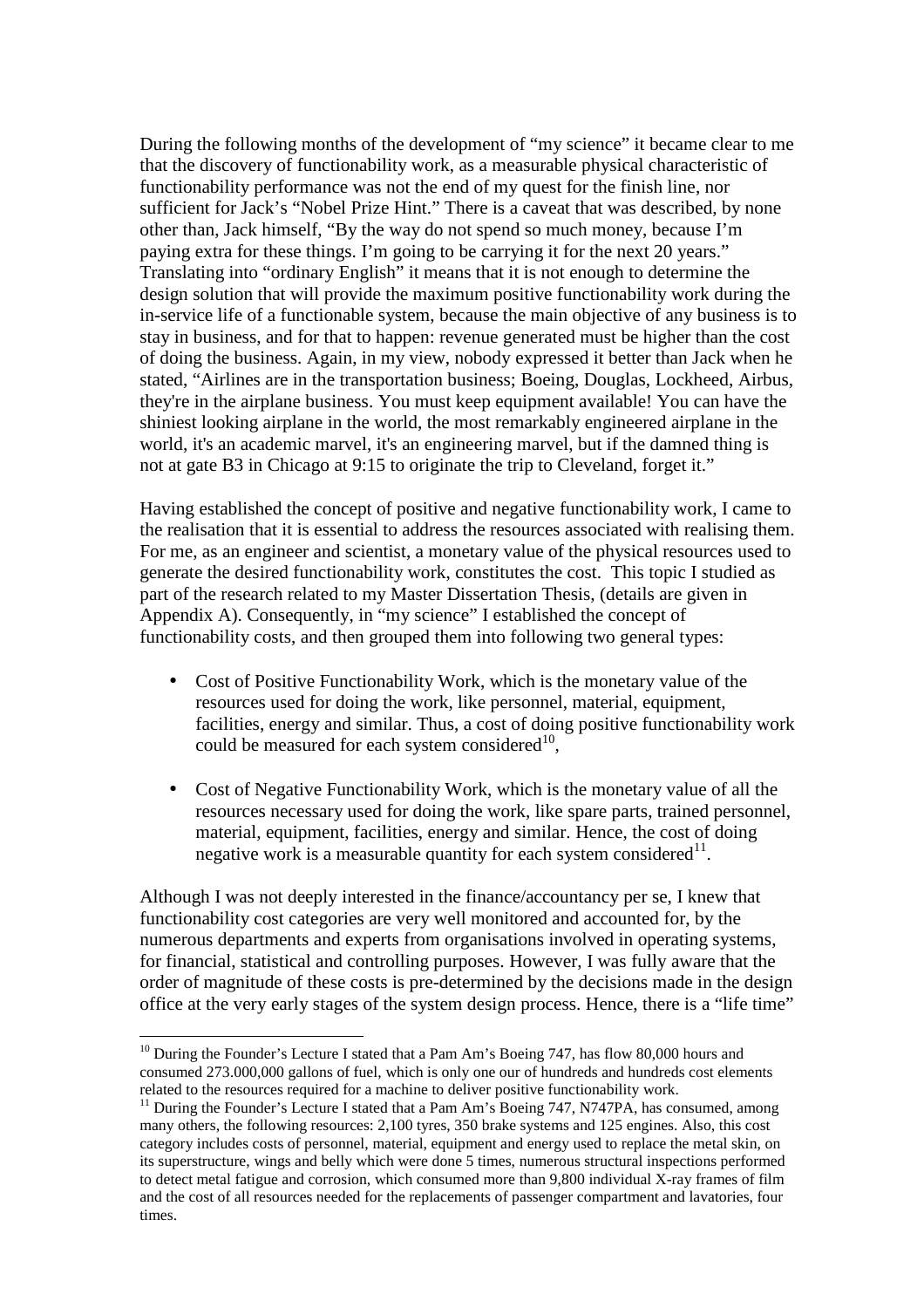difference between the time when the functionability cost is committed in the design office and the time when the functionability cost is recorded by the accountancy office of its user. This fact of life brought Jack and me together. He needed a "discipline" that would enable the design office to compare many feasible solutions regarding the new system type, and for the chosen one to inform the airline's accountancy office what the functionability costs are expected to be, rather than to "keep fingers cross for decades" in the hope that the final numbers would be good enough to realise repeated sales. Although I had understood Jack's "Nobel Prize Hint" in the early 1990s, nearly 20 years after my quest for crossing the finish line was facing very similar problems and consequences. This realisation had now triggered several decades of intensive research and thinking leading towards the creation of "my science", as a solution to it.

In summary, the philosophy of "my science" is based on the premise that the "purpose of existence" of any system is to deliver positive functionability work. This is associated with necessary resources like personnel, material, faculties, energy and so forth. The monetary value of resources consumed delivering the positive functionability work constitutes a positive functionability cost. Complementary, the negative functionability work is done while a system is in a negative functionability state and exposed to the actions required to recover it to a positive functionability state, which are associated with the necessary resources such as personnel, spare parts, material, tools, equipment, faculties, data, energy and so forth plus the cost of the positive work lost, constituting the negative functionability cost. At this point in the development of "my science", it became clear that its main objectives were not to develop methods for measuring and statistically analysing the functionability performance of systems, but to develop a body of knowledge that would enable designers to predict them for each feasible option, based on both sets of figures, and then to select the most favourable one regarding, as I saw it at the time, the "dollars per seat per miles" in conjunction with the "power to weight ratio" figures. To achieve that goal I decided to expose the in-service behaviour of systems to the proven methods of science and mathematics to:

- Physically observe and measure a functionability performance of functionability system types quantified through the positive and negative work done during their in-service life, together with the resources consumed in the processes $^{12}$ , and to determine the patterns of their behaviour in the direction of calendar time.
- Scientifically understand the physical phenomena and human actions that govern the occurrences of functionability events<sup>13</sup> through the life of functionable system types to the level of dimensional fidelity spanning from the atom  $(10^{-10} \text{ metre})$  to the Solar System  $(10^{10} \text{ metre})$ .
- Mathematically describe the observed physical processes of doing positive and negative functionability work through time by a given functionability system types, which are characterised by uncertainty, discontinuity, irreversibility, inseparability, and dependence on time, location and humans.

 $12$  Boeing 747, registration number N747PA, been air born 80,000 hours, transported 4,000,000 passengers, burned 271,000,000 gallons of fuel while receiving 806,000 maintenance man-hours and consuming: 2,100 tyres, 350 brake systems, 125 engines, among other parts, during the 22 years of inservice life, at Pan Am airlines.

<sup>&</sup>lt;sup>13</sup> Any event, natural or induced, that impacts on the functionability performance of a given functionable system.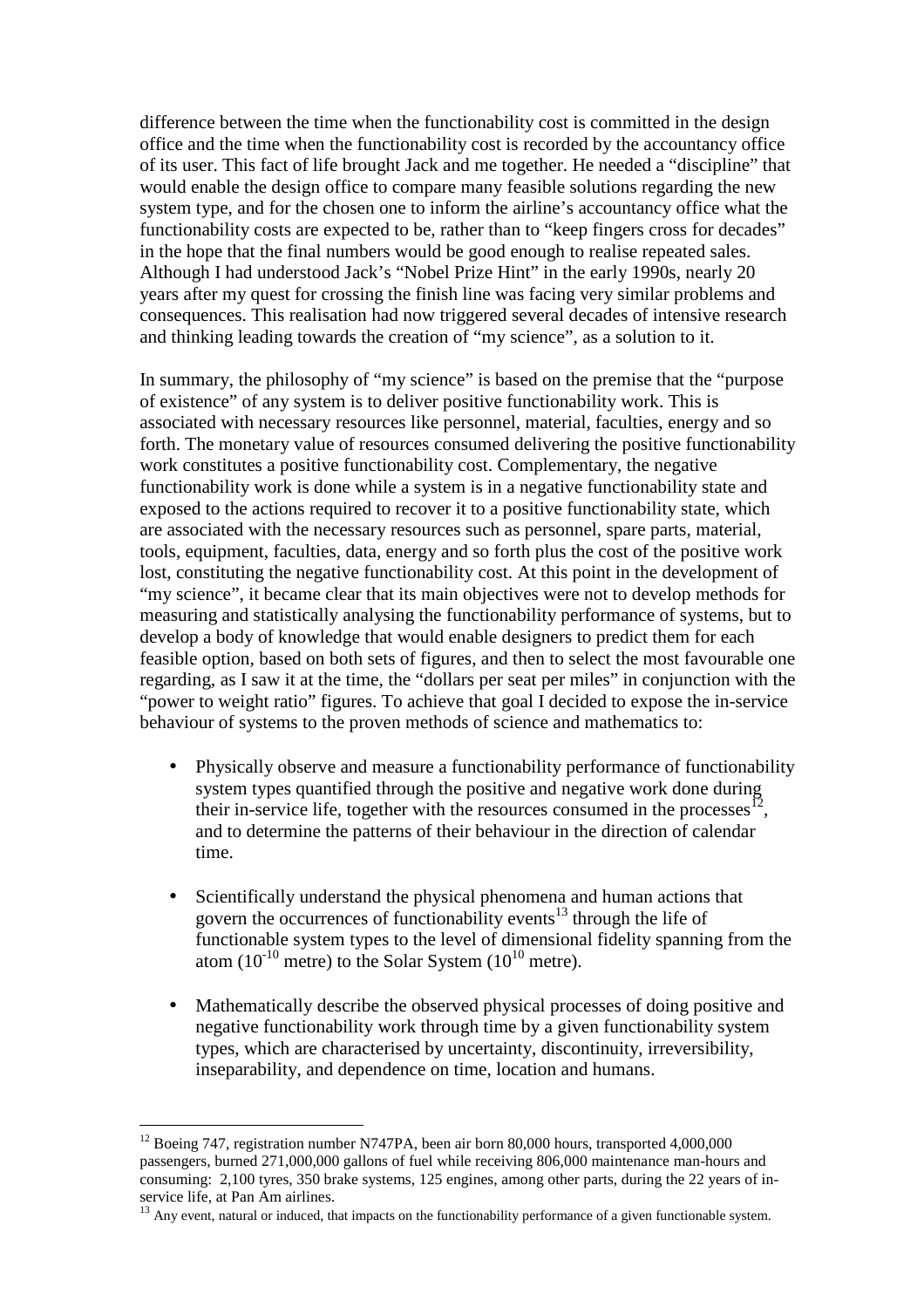The journey, along the road described above, has generated a body of knowledge, that I named MIRCE Science. It is based on the scientific understanding of the mechanisms that cause the motion of a system through in-service states in the direction of calendar time. MIRCE Science comprises axioms, laws, mathematical equations and calculation methods that enable accurate predictions of the functionability performance of a given "future" system to be calculated. Hence, it is a scientific solution to my 40+ years quest for crossing the finish line and Jack's "Nobel Prize Hint" given at Exeter University Lecture in January 1998.

The latest developments regarding MIRCE Science dissemination activities related to the publications in scientific journals, professional communications through conferences and list of selected positive and negative functionability events that took place in the world during the last few years that I recorded and analysed in order to the scientifically understand the mechanisms that cause their occurrences are also presented in this book.

Tragically, towards the final stages of this long research journey, constantly driven by Jack's "Nobel Prize Hint", an email from our mutual colleague and friend, Justine Hale, arrived in July 2013 with the following content:

"Mr. Jack Hessburg has suffered a debilitating stroke and is currently unable to speak or interact with the world around him. This occurred almost 3 months ago. Jack is living in a rehabilitation Hospital, but has made little real progress towards being himself again. I am sorry to write with this discouraging news, but I knew you would want to know."

Within a week I re-arranged all professional and personal commitments and flew to Seattle, on board one of Jack's B777. By some magic, Jack recovered some of his mental capacity and we had the most memorable time together, between 08:00 and 20:00, during the three days I spent with him. Sadly Jack passed away two weeks after he addressed me, for the very last time, with the following words,"I am ready for you to go home."

Dr Jezdimir Knezevic Founder & President MIRCE Akademy Woodbury Park Exeter, UK

Post Scriptum: I have started writing a book on the "Mathematical Principles of MIRCE Science" which will contain all the knowledge required for the full application of the MIRCE Science theory to the design and management processes of transportation, communication, defence, aerospace, nuclear, medical, energy and many other system types, the origin of which are presented in this book.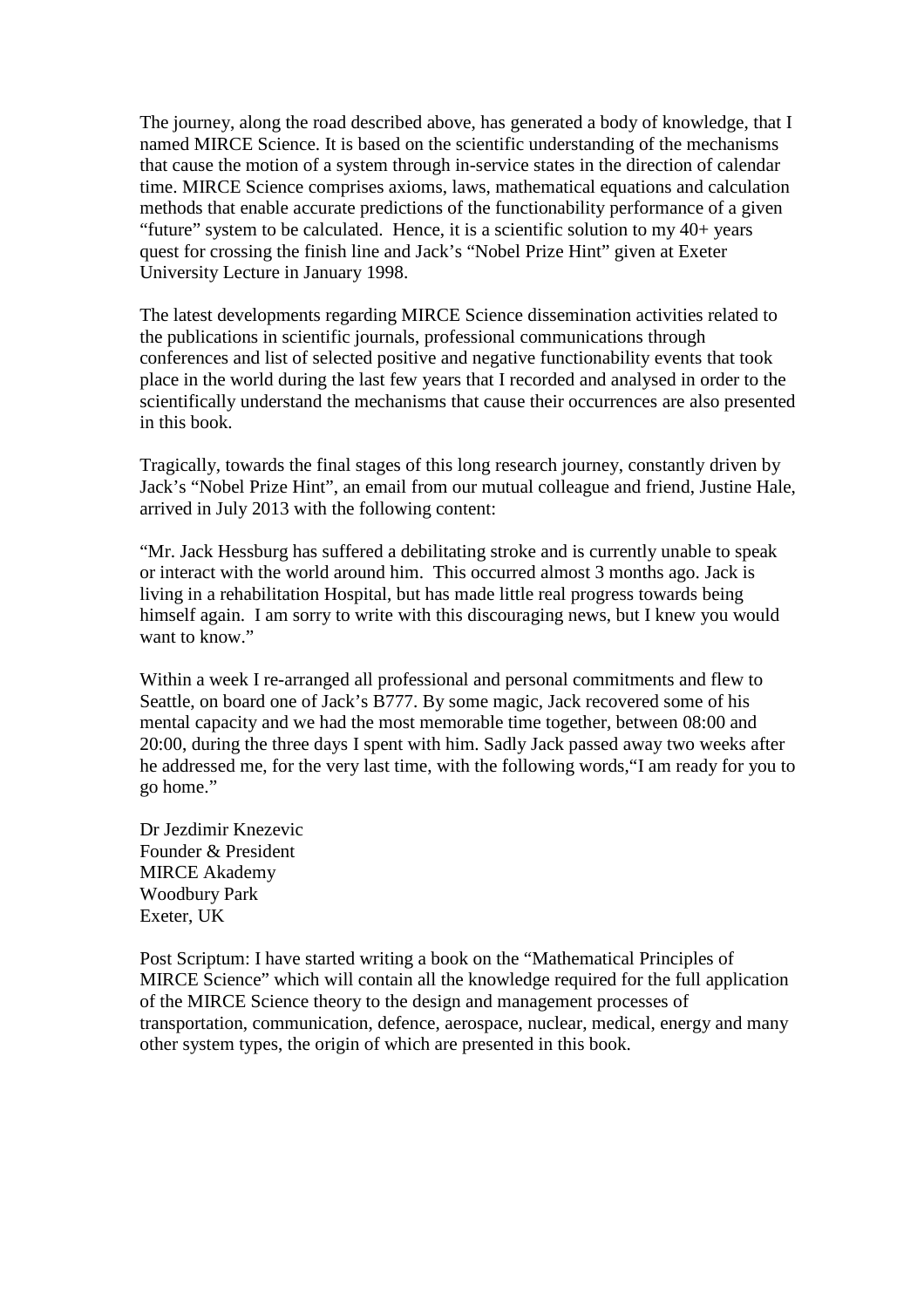## **Acknowledgment**

## *"Thanks Jack<sup>14</sup> for the Nobel Prize Hint."*

I wish to acknowledge the individuals who guided me, in their own ways, throughout the lifetime search for the body of knowledge that ended up in this book under the name of MIRCE Science. Thus, "mega" thank you to:

My Professors who over several decades gave me the knowledge, then became my lifelong friends and passionately supported my journey towards the creation of MIRCE Science, namely: Jovan Todorovic (1932-2016), Alexander Mihaylovich Seynin (1916-1995), Robert A.B. Leaper (1921-2014), John Flower, Chris A. Brookes (1934- 2013), Ben. S. Blanchard and Richard F.W. Bader (1931-2012). Their individual affiliations and contributions to my educational and scientific life are very clearly described throughout the book.

Gordon McKinzie, whose huge contribution to the development of the Boeing 777 on the user's behalf impressed me so much, that in 1993, I joined the United Airlines frequent flyer programme. Thank you Gordon for constantly sharing your professional knowledge with all of us and being so helpful to me, starting with the "choreography" of my meeting with Alan Mulally, one of the presidents of the Boeing Corporation, in 1997 in California, through extremely beneficial advice regarding the initial conceptualisation of the book in the summer of 2015, which extended its completion for several months, and improved it considerably. Also, for making extremely constructive suggestions during the writing of the book, all of which were adopted with gratitude. Finally, for helping me to re-establish the contact with Alan Mulally, by now, retired CEO of the Ford Corporation.

Alan Mulally, whose engineering and management genius flourish, during the development of the B777, under the slogan "working together" made fundamental impacts in numerous directions, was so impressive that I read everything written about it, watched hundreds of times the 5 hour PBS Video on the  $21<sup>st</sup>$  Century Jet<sup>15</sup> while showing them in over 30 countries around the world during the last 20 years of teaching. Even further, I would like to believe that the creation of the post Chief Mechanic is of Alan's making, although I could not find any evidence in written form, to confirm my "romantic" thought. Yes Alan, the "The data set you free  $16$ ", as the experimental MIRCE Science has clearly demonstrated.

Polly Vacher MBE, for allowing the MIRCE Akademy to be an integral part of both her solo flights around the world, while raising money for the Flying Scholarship for the Disabled, her chosen charity. Through these flights we tested existing knowledge of the System Operational Science, and I realised how much more needed to be done. Hence, to create a theory that is able to incorporate all physically observed phenomena around the world, including the unpredictability and brutality of Arctic and Antarctic,

<sup>&</sup>lt;sup>14</sup> John Gregory Hessburg (1934-2013)

<sup>&</sup>lt;sup>15</sup> Public Broadcast Services Video, The Building of the 777, Part 1: To Design a Plane, Part 2: The Sum of Its Parts, Part 3: A Plane takes Shape, Part 4, Taking Flight, and Part 5: Countdown to Delivery. <sup>16 16</sup> Sabbagh, K., "21<sup>st</sup> Century Jet, The Making of the Boeing 777", page 84, Pan Books, London, UK 1996.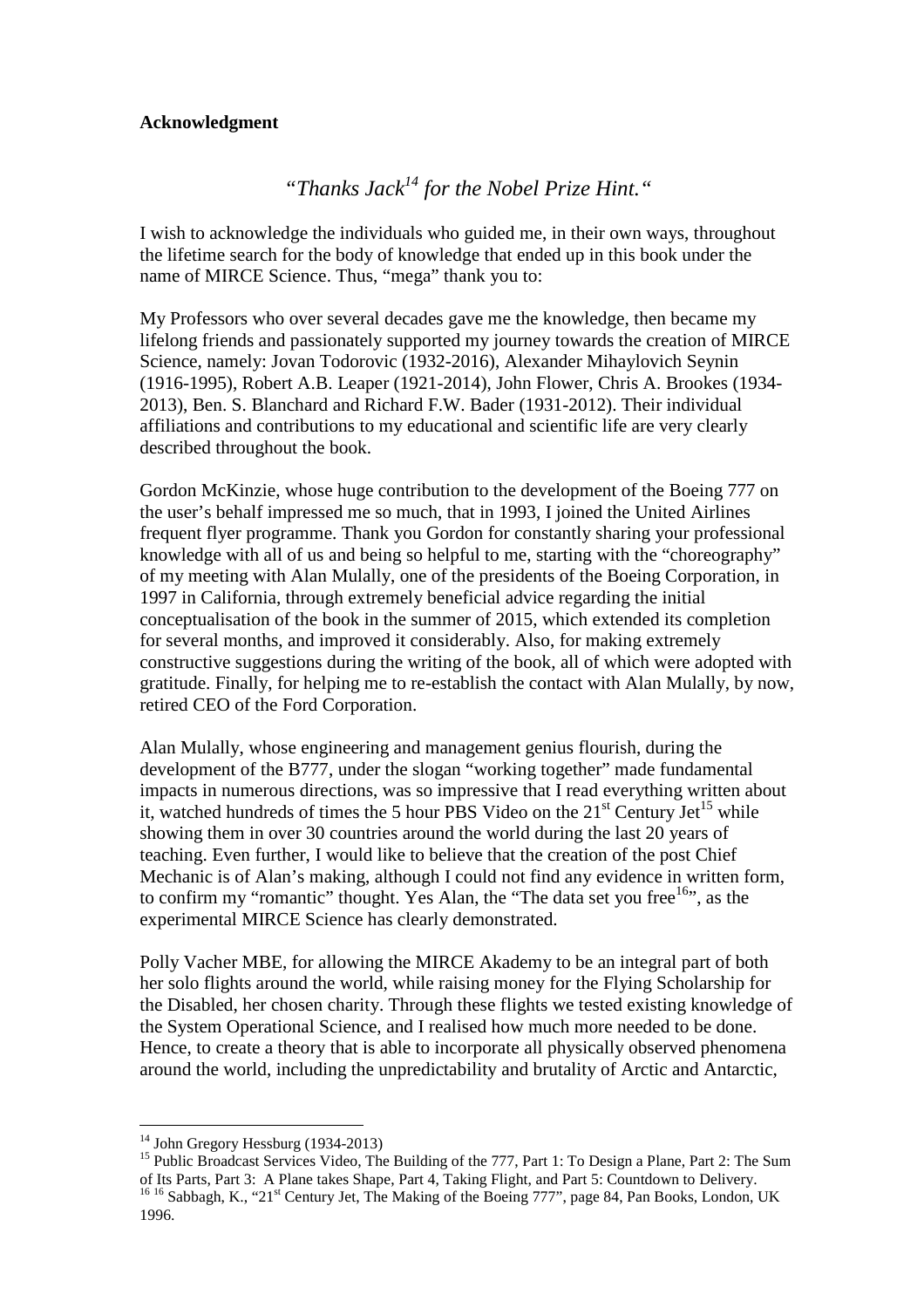which took an additional 10 years of research and significantly shaped the foundation of MIRCE Science.

Professor Mike Pecht of CALCE Centre from University of Maryland, USA, whose work on Physics of Failures in electronics systems regarding overstress and wear-out failure mechanisms, has given me energy and strength to continuously refuse to accept the doctrine of constant failure rate, which has been dominating "best practice" approach by a majority of Reliability Engineers during last 60 years and to seek the scientific understandings of the mechanisms that drive occurrences of failure events.

Professor Arie Dubi (1945 - 2015) whose knowledge of the Monte Carlo method was absolutely crucial for the development of MIRCE Science, and who strongly believed until the last day of his life, that the MIRCE Akademy must succeed as an innovative research and educational Institution.

Luciano Pizziolo, Master of Science graduate from the M.I.R.C.E. Centre, Exeter University, who never stopped believing and supporting my long and rather lonely journey towards the creation of MIRCE Science.

Jelena and John Gill, personal friends and respected university professors of mathematics, who refused point blank to go through my functionability equations because I did not tie them to set theory. It took me an extra 2 years to do so, but having done it I realised how essential their action was for building the foundation of MIRCE Science.

Craig Keen, Vice President Aircraft Operability, who commissioned numerous research and training programmes from the MIRCE Akademy that he needed to run a training courses for the Airbus operations in France, UK, Germany and Spain between 2001- 2012. These activities enabled me to analyse and test different elements of MIRCE Science with real life data and operability requirements for the new technology used in commercial and military aviation. In 2002 Craig hosted a one-day training course at Airbus in Filton, Bristol, UK, which Jack and I conducted. The honorarium for the day Jack kindly donated to the Flying for Disabled Charity supported by Polly's Vacher.

Dr John Crocker, Tony Martin, John Thompson, Alex Mulholland, Chris Hockley, Rafael Zavala, Orlando Chiarello, Graham Robertson, John Hale, Chris Burden and Austin Dunn, who in various ways contributed to the development of the MIRCE Science by supporting the Membership scheme of the MIRCE Akademy, in various ways.

Students of the MIRCE Akademy who have been exposed to the certain elements of MIRCE Science, in one way or the other, during their studies at the MIRCE Akademy. Special thanks to Claude Hirtz, Stuart Peake, Ian Zaczyk and Antonello Marras who have been an integral part of the of continuous development of MIRCE Science, axioms, laws equations and methods, as a part of assignments of their Master and Doctoral Diploma studies.

Bianca Senna, who has shown strong interest and support on behalf of the Senna family, for my research that tried to prove that it must be possible to create scientific theory that is able to determine the outcome of thousands of inter-related physical and emotional phenomena that govern in-service behaviour of systems, as her late uncle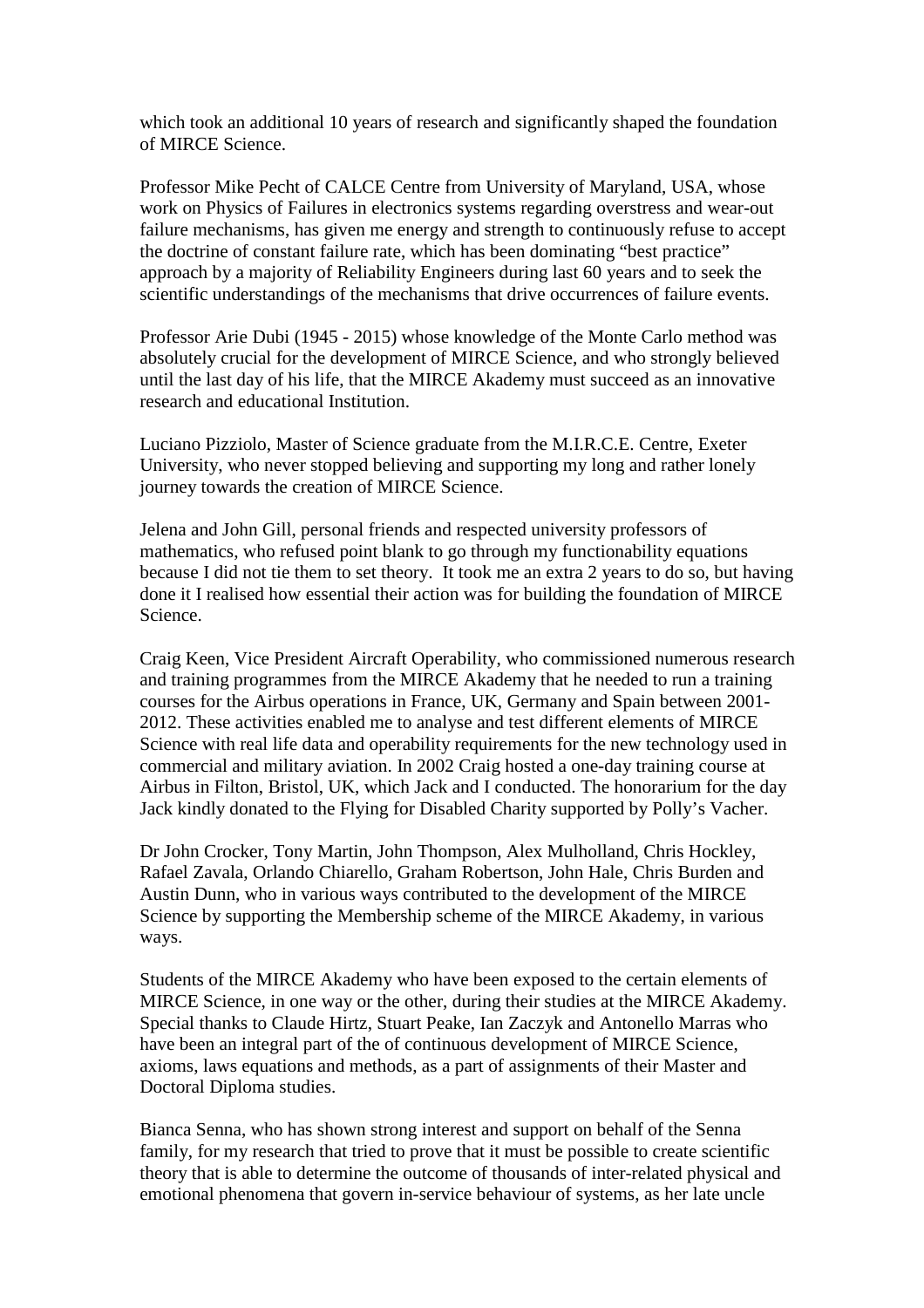Ayrton Senna (1960-1994) had been making, instinctively and experientially, to the level of perfection that culminated in his 1988, 1990 and 1991 Formula1 World Championships titles for Drivers. I have an endless respect for his mental abilities to deal with the complexity of all interactions between functionability related phenomena during the Grand Prix racing seasons that I have been able to be capture and describe through the language of mathematics, for any functionability system type.

Katarina (1896 -1971), my grandmother, who on my 4th birthday asked me, "What is 2 frogs and 3 grannies?" When I answered 5, she asked me "5 of what?" This is something that "grown up" reliability professionals still have not learned, as even today Failure Mode, Effect and Criticality Analysis allows addition of, say 2 bird strikes and 3 corrosion caused failures, to be called 5 failures!

My mother Zana (1928-2003), whose endless lifelong love for me culminated in 1982 when she was the only person who encouraged me to go to Exeter University in pursuit of scientific research in reliability engineering, as without that life changing event MIRCE Science would have never existed, as my "baby". However, as the need for this body of knowledge is so obvious, it is inevitable that one day somebody would have done something in this direction!

My father Milija who, at the age of 92, continuously followed the progress of this book, while writing his owns, between painting and grass cutting with a scythe. During my childhood he "chiselled" the following sentence in my brain: "It is impossible to create a kingdom by lying on the sofa and smoking tobacco!" With age I respected it even more!

Lynn, my partner, whose positive functionability work kept me in a good "operational condition" for over quarter of century, which enabled me to spend hours, days and years in front of the computer screen, including many weekends!

Doctor Jeff Edelstein, Jack's nephew, who was instrumental in making sure that all correspondence messages to and from the numerous members of Hessburg family "go on time and never crash", and for their continuous help and support during the writing of this book.

Justin Hale, for keeping me informed about Jack's health condition during the last few months of his life. Without that crucial link I would have never said farewell to Jack, my professional hero and personal friend and without that, I am pretty certain, this book would have not seen daylight. Thank you Justin, from both of us!

Mr and Mrs Hawkins, the owners of the Woodbury Park, who between 2007 and 2016, were providing the best possible home for the MIRCE Akademy regarding all the needs of the students, members, fellows, conference participants and the staff. The tranquillity, hospitality and professionalism that guests and the staff of the Akademy are receiving from all the Woodbury Park were instrumental for the success of our research, education and training activities.

Theodora Sarakinou, the owner of the hotel Oassis in Kassiopi, a small town on the island of Corfu in Greece, who tried very hard to "turn me into an alcoholic" by offering me small glasses of Ouzo while I was working on this book at the hotel's